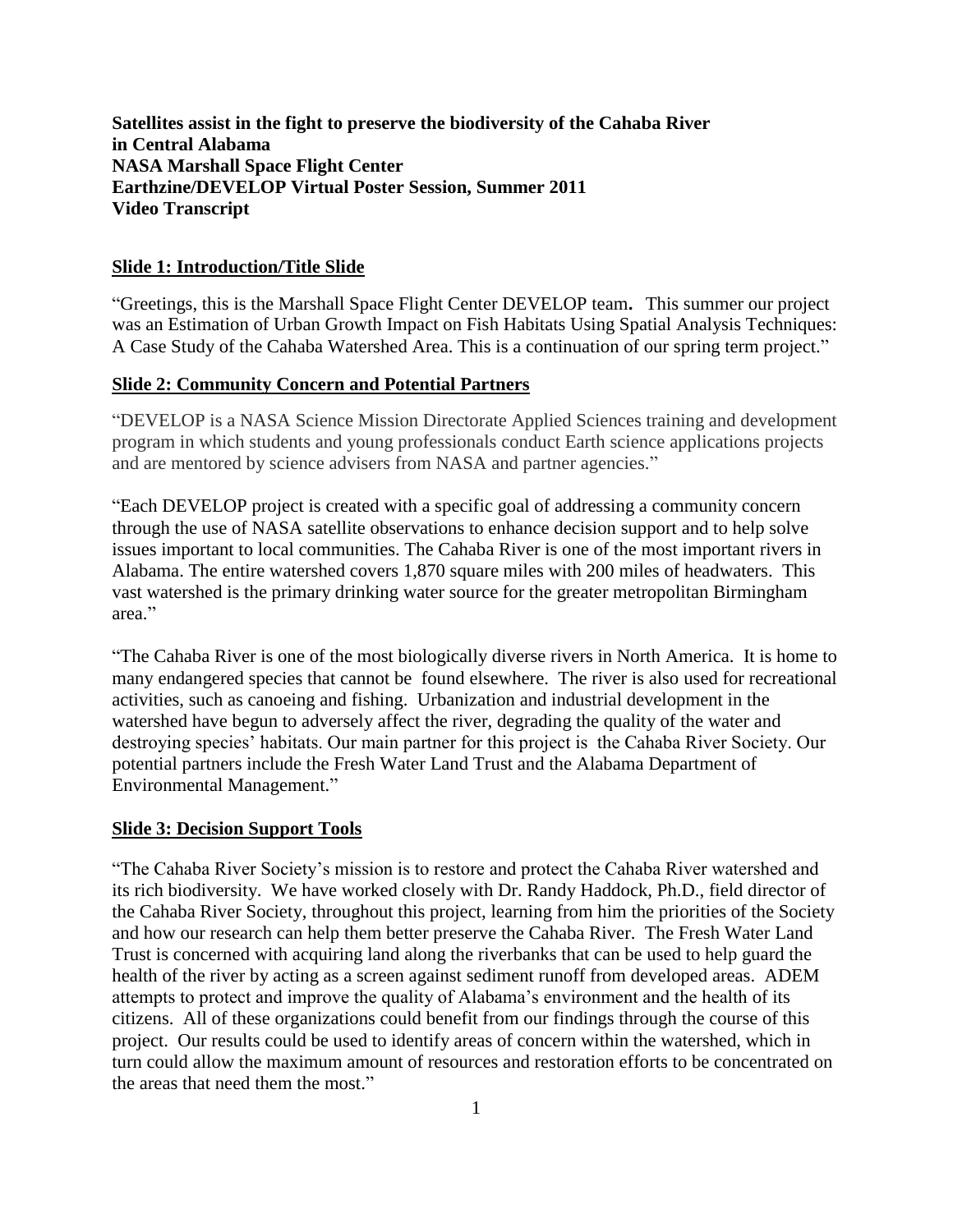### **Slide 4: Methodology**

"We utilized satellite imagery obtained from the Landsat 5 TM and Terra's ASTER sensors to analyze the study area of the watershed. The images were all obtained from the USGS GloVis website. Once acquired, we used remote sensing programs such as ENVI, ER Mapper 7.1, and ERDAS Imagine 9.3 to analyze and process the images. First, we clipped each image down to the size of the Cahaba Watershed itself in order to focus on the study area. Then, we applied a Normalized Difference Vegetation Index (NDVI) to each image, which displays in black and white the reflectance of the vegetation acquired in the visible (red) and near-infrared regions of the image. We then applied a classification scheme to each NDVI image in order to assign colors and descriptions to each of the NDVI classes, visually portraying levels of vegetation within the Cahaba watershed. After this process was completed, we imported these images into ArcMap 9.3 in order to analyze them in relation to historical biodiversity data we had collected. We applied the spatial analysis of Ordinary Kriging in order to show ranges of biodiversity within the watershed."

# **Slide 5: Results**

"These two images are examples of the classifications used to identify different levels of vegetation in the Cahaba River. The first map, made from a Landsat 5 image from June 2006, shows the range of vegetation over the entire watershed. The second map was created using two ASTER images, both dating from September 2004, focusing on the Upper Cahaba River, home to the greater Birmingham area. The same classification scheme was applied to these images, showing vegetation in a smaller area of the watershed but at a much higher resolution."

#### **Slide 6: Results**

"These two images display two different types of change detection analyses within the Cahaba River watershed from 2001 to 2006, created using Landsat 5 imagery in ENVI EX and ArcGIS. The first map displays change detection of the original NDVI images, meaning that the areas represented show any change in vegetation over the course of the five years. The second map displays only changes in non-vegetative areas from 2001-2006, meaning that the areas represented can show urban development, new roads, or changes in water area."

### **Slide 7: Results**

"This map shows a spatial analysis in the form of Ordinary Kriging of fish data collected by Morse by recording the Index of Biotic Integrity (IBI) at several points along the Cahaba River in 2002. The Krig analysis shows the distribution of fish species and habitat health and creates a contour map of the area based on these IBI levels, which can range from 12 to 60, visually displaying changes in biodiversity in the watershed."

## **Slide 8: Conclusion and Transition to Partner**

"In conclusion, our acquisition of Landsat imagery proved to be very effective in monitoring vegetation across the Cahaba River over a broad period of time (ten years). Landsat imagery is